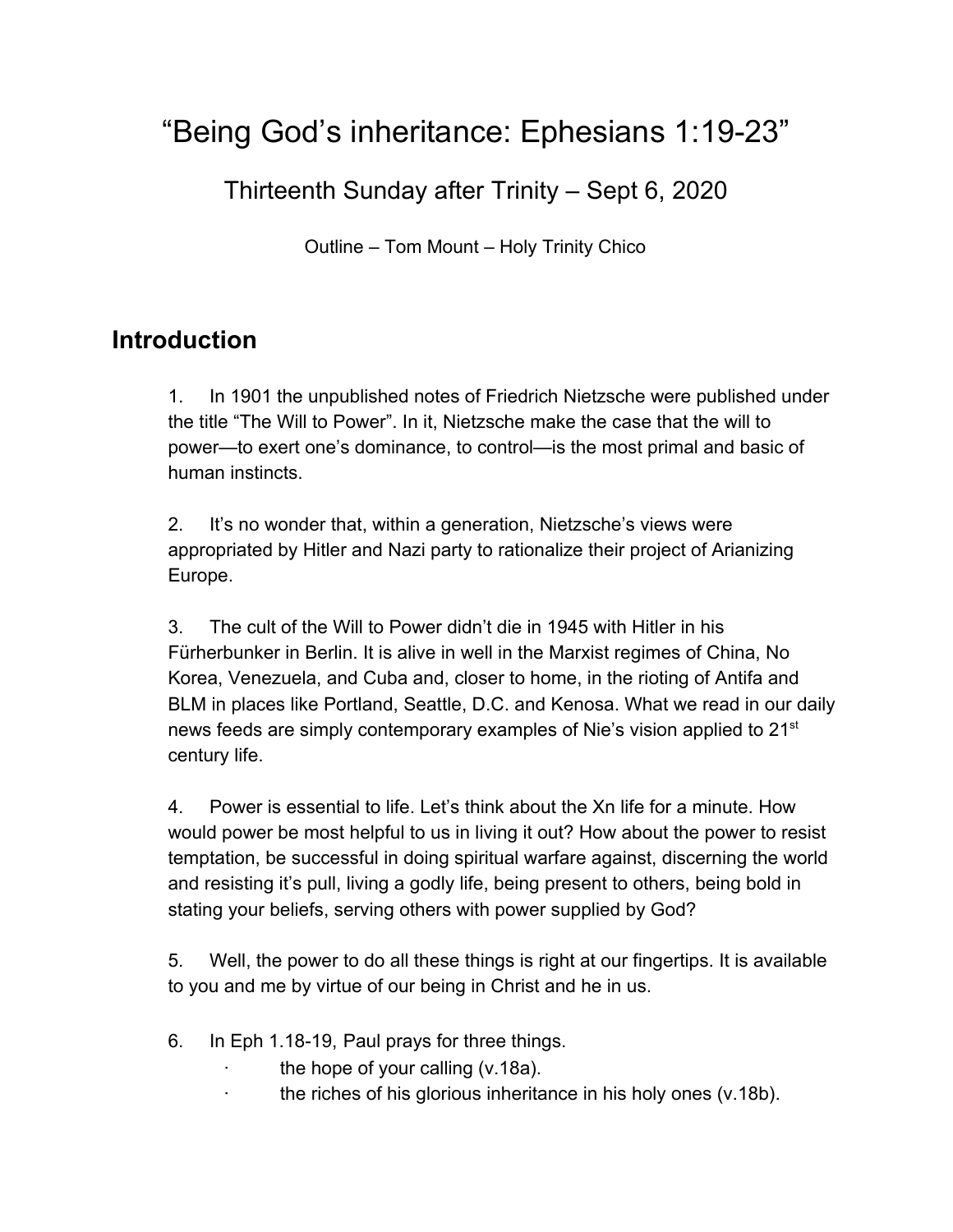his incomparably great power for us who believe (v.19).

# **Exposition of 1:18b-23**

The people Paul is writing to have, for most of their lives, been enslaved to their fears of the various gods that populated their part of the Greco-Roman world. These gods were real spiritual beings with real power to harass and cause harm. They were fallen *elohim*, created by God, subservient to God but in active rebellion against Him.

The Ephesians believed their fate was determined by the fickleness of these gods and the movements of the stars. So, they

 $\circ$  practiced astrology and magic to divine their fate and influence it for the good;

o wore charms and amulets to ward off evil spirits;

o used spells, incantations, and various prayers to beg, manipulate and threaten the gods who played with them like a cats play with mice.

· Power was a huge deal to them. So, it is for people in this condition that Paul prays that God would give them understanding into:

#### **"his incomparably great power for us who believe"**

· Paul pulls out all the stops to emphasize the magnitude, the plentitude, the boundless enormity of this power.

First, he describes this power as "incomparably great"

· **great** is *megathos*; **incomparably** is *hyperballon*, which is a cool word picture. Skevington Wood: "Literally, it suggests that the conception it is attached to is thrown over into another sphere altogether."

**for us who believe** without qualification. All of us: All of God's people have direct access to this incomprehensible and inexhaustible potency.

Second, look at the number of words he uses to describe the...

o power is *dunamis*: inherent power or ability (dynamite)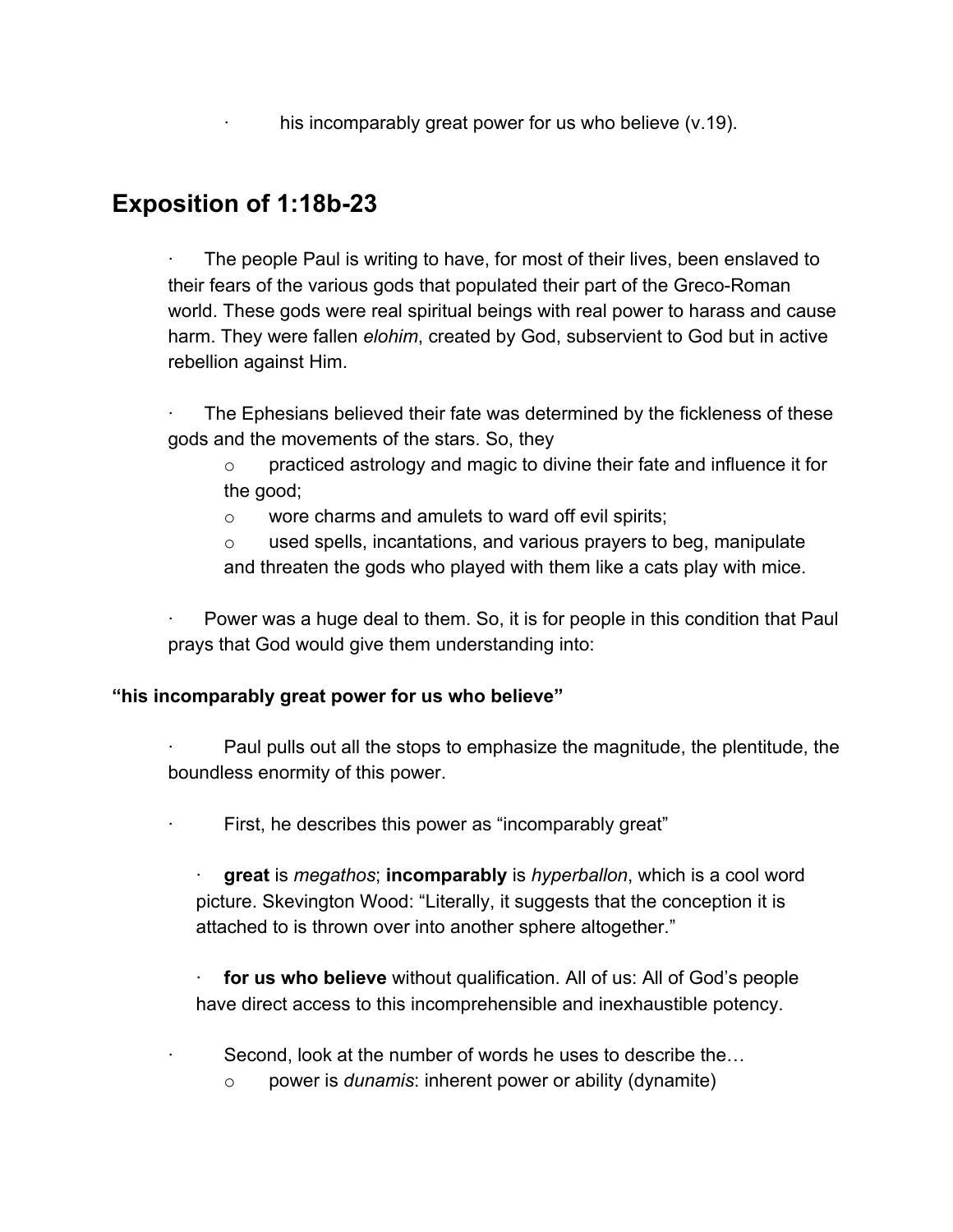- o mighty is *ischys*: force, might
- o strength is *kratos*: great power, mighty deed
- o exerted is *energeo*: to put forth power or work

One scholar, Clinton Arnold, comments that Paul "nearly exhausts the reservoir of power-denoting terms in the Greek language."

· Third, note that Paul connects the power God gives us to the power he demonstrated in the resurrection and enthronement of Jesus Christ.

#### **"That power is the same as the mighty strength he exerted when he raised Christ from the dead"**

Now as an aside, note that the Father is the one credited here with having raised Jesus from the dead. (John 10:18 – Jesus; Romans 8:11 – The Holy Spirit).

What kind of power did it take for the Father to raise Jesus from Sheol, the place of the dead?

1. Power over death itself as a phenomenological given. This seemed to entail at least a partial suspension of the second law of thermodynamics

2. The power to convert something inherently bad in an of itself (the privation of life) into something redemptive and good; the means to a higher and better mode of being. C.S. Lewis commented about death: "Our enemy, so welcomed, becomes our servant."

3. The power to reconstitute and revivify a human body already in the early stages of decomposition, reversing the course of decay by reestablishing brain activity, cardiovascular flow, muscle tone, etc.

4. The power to transform the very substance of that body from pure material elements and compounds like carbon, oxygen, phosphorous, and calcium into an entirely different substance altogether: something Paul refers to cryptically as a "spiritual body" in 1 Cor 15.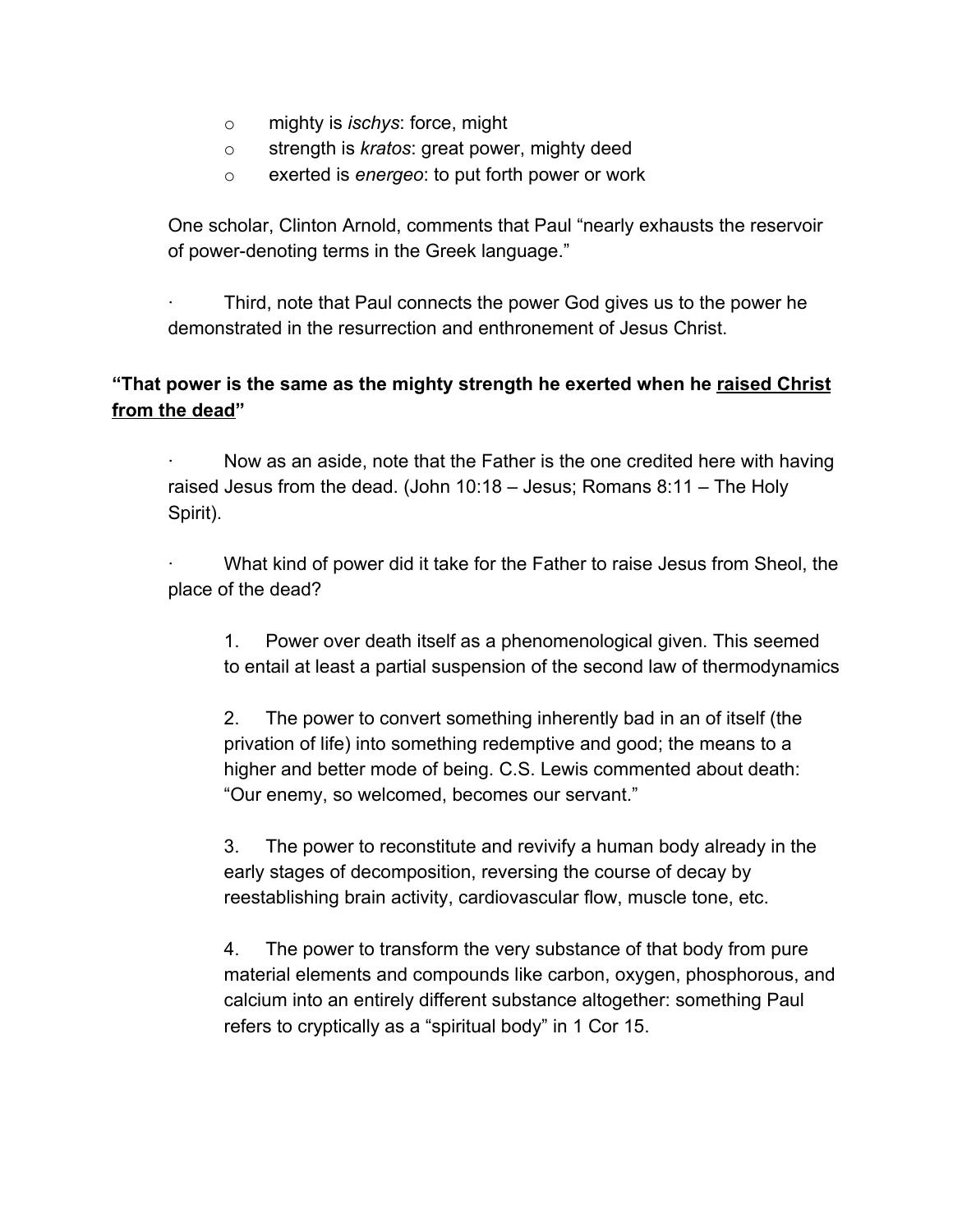5. The power to rob hades of its righteous inhabitants, beginning with Adam and Eve and all the OT saints and to raise them up to the new paradise in heaven.

#### **"and seated him at his right hand in the heavenly realms,"**

Not only did the Father refashion Christ's body at His resurrection, he then raised him up to the highest heaven and enthroned him over the entire cosmos.

The "right hand" of the king symbolized the supreme place of authority and power in the ANE.

In this verse, Paul is referencing Ps 110, the most frequently quoted psalm in the NT. Verse 1 reads: **"Yahweh said to my Lord, 'Sit at my right hand until I make your enemies a footstool for your feet'."** Who are Christ's enemies?

### **"far above all rule and authority, power and dominion, and every name that is named, not only in the present age but also in the one to come."**

· What's Paul referring to here? **Rule** is *arche*; **authority** is *exousia;* **power** is *dunamis;* **dominion** is *kuriotes.* All four of these names were common descriptors of angelic or spiritual beings in Paul's day. These were four ranks of fallen *elohim*, spiritual beings created by God who chose to exercise their free will in opposition to God.

All these spiritual beings were created through the Son and for the Son. Colossians 1:15-16 make this clear: "The Son is the image of the invisible God, the firstborn over all creation.  $16$  For in him all things were created: things in heaven and on earth, visible and invisible, whether thrones or powers or rulers or authorities; all things have been created through him and for him."

These fallen beings are now subjugated enemies. They still have a measure of freedom until God brings to completion His plans for the cosmos (unlike the offending spiritual beings we discussed last week who are being confined in the underworld prison until judgment).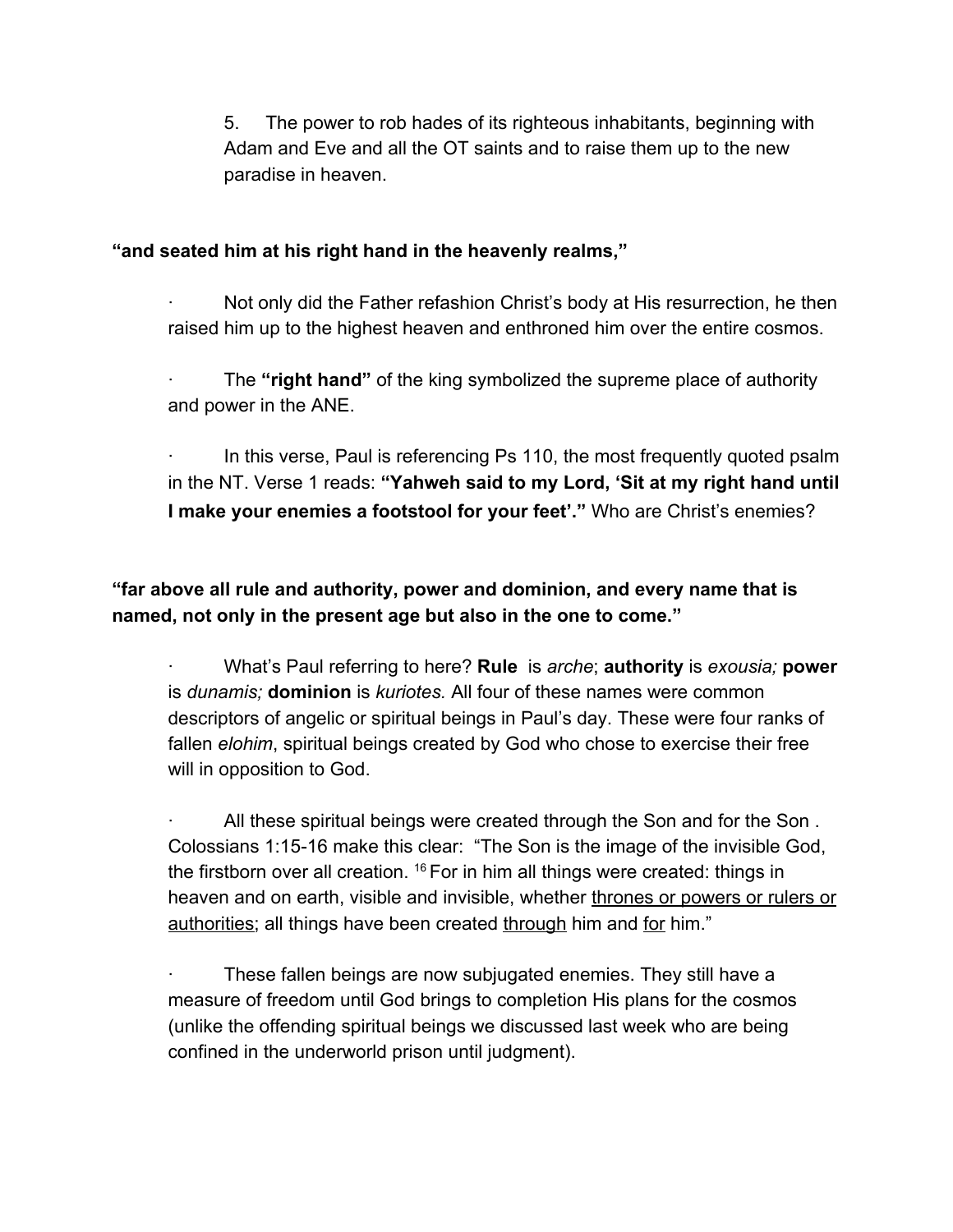· One way to understand Jesus' relationship to these fallen *elohim* is to compare it to the relationship between a human being to an intrusion of cockroaches. They come out at night; they are a nuisance, but their power is miniscule in comparison to yours and you can crush them anytime you want. And when Jesus comes a second time as conquering King, he will crush them utterly.

· Where do we believers stand with respect to these corrupt *elohim*? According to Psalm 8, all humans are below them in terms of our physical bodies. But in terms of spiritual authority and power, redeemed humans are actually above them.

#### **"every name that is named, not only in the present age but also in the one to come."**

With this blanket statement, Paul insists that any and every name you could possibly name in this life and the next falls under Jesus' authority. They all cower at His Name and cringe before His power and authority.

### **"And God placed all things under his feet and appointed him to be head over everything for the church, which is his body, the fullness of him who fills everything in every way."**

· A couple observations here. First, Paul says God made Jesus the supreme power in the universe, **"for the church": for our benefit!**. God has given an extraordinary gift to the church: He has placed His Son Jesus over every single thing in the universe. And because He is over all things, the church has plenipotentiary power, supreme authority, to overcome every conceivable opposition because the head of the Church is over all.

· Clint Arnold writes: "The head of the church is a victorious and powerful Lord. On this basis, Christ can impart to the church all of the empowering resources it needs to resist the attacks of powers and to engage in the mission of filling the world that God has called it to."

· Which leads to the final observation. Because the church is filled with Christ, and the church is located all over the earth—manifesting God's truth, love and gifts—Christ himself can be said to fill everything in everyway.